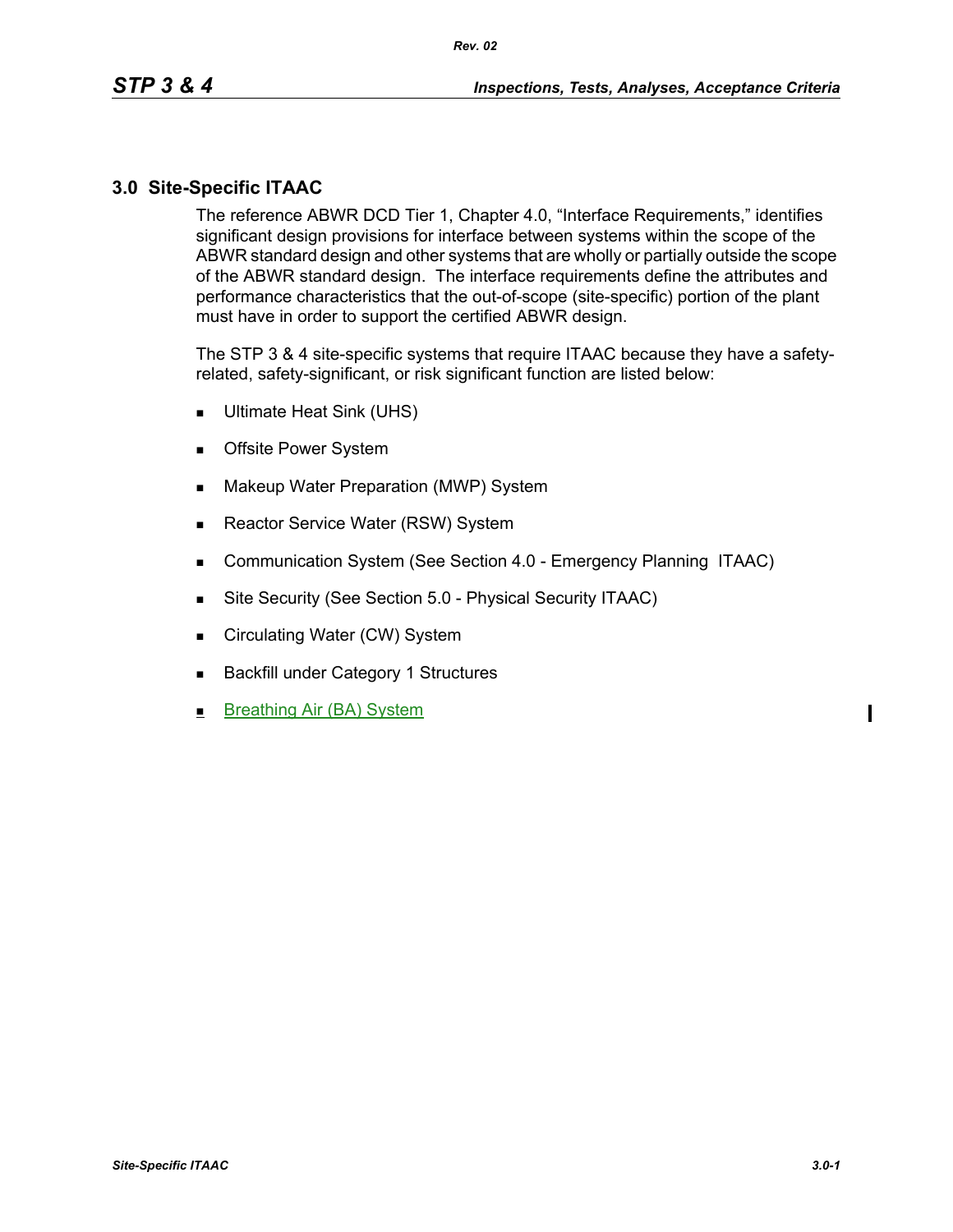| <b>Design Requirement</b>                                                                                                                                                                                                                               | <b>Inspections, Tests, Analyses</b>                                                                                         | <b>Acceptance Criteria</b>                                                                                                                                                                                                                                                                                                                                                     |
|---------------------------------------------------------------------------------------------------------------------------------------------------------------------------------------------------------------------------------------------------------|-----------------------------------------------------------------------------------------------------------------------------|--------------------------------------------------------------------------------------------------------------------------------------------------------------------------------------------------------------------------------------------------------------------------------------------------------------------------------------------------------------------------------|
| 1. The basic configuration of the<br>UHS is as shown on Figure 9.3-1<br>$3.0 - 1.$                                                                                                                                                                      | 1. Inspections of the as-built<br>system will be conducted.                                                                 | 1. The as-built UHS conforms with<br>the basic configuration shown on<br>Figure 9.3-1 3.0-1.                                                                                                                                                                                                                                                                                   |
| 2.(a) The UHS has sufficient<br>cooling water to supply the RSW<br>system for normal plant operation<br>and to permit safe shutdown and<br>cooldown of the plant and<br>maintain the plant in a safe<br>shutdown condition for design-<br>basis events. | 2.(a) Inspections of the<br>configuration of the UHS will be<br>performed.                                                  | 2.(a) The RSW pump suction from-<br>the UHS is located at elevation 0.5<br>feet MSL-lines are at Elev. 3.35 m<br>MSL at the UHS basin wall.                                                                                                                                                                                                                                    |
| 2.(b) Makeup water to the UHS<br>shall not be required for at least 30<br>days following a design-basis<br>accident.                                                                                                                                    | 2.(b) An analysis will be performed<br>of the need for makeup water for<br>the UHS.                                         | 2.(b)(i) The minimum surface area<br>and capacity of the UHS above<br>the suction lines are 48, 10434, 240<br>square feet and 38 feet-<br><b>MSL2, 165,500 cubic feet,</b><br>respectively.<br>2.(b)(ii) A report exists that<br>concludes the UHS is able to<br>perform its safety-related function<br>without makeup water for 30 days<br>following a design basis accident. |
| 3.(a) Active safety-related SSCs<br>within the UHS shall have three<br>divisions powered by their<br>respective Class 1E divisions.                                                                                                                     | 3.(a) Test will be performed on the<br>UHS system by providing a test<br>signal to only one Class 1E<br>division at a time. | 3.(a) The test signal exists in only<br>the Class 1E division under test in<br>the UHS system.                                                                                                                                                                                                                                                                                 |
| 3.(b) Each division shall be<br>physically separated.                                                                                                                                                                                                   | 3.(b) Inspections of the as-built<br>UHS mechanical configuration<br>shall be performed.                                    | 3.(b) Each mechanical division of<br>the UHS is physically separated<br>from other mechanical divisions of<br>the UHS system by structural<br>and/or fire barriers.                                                                                                                                                                                                            |
| 3.(c) Each division shall be<br>electrically independent of the<br>other divisions.                                                                                                                                                                     | 3.(c) Inspections of the as-built<br>UHS electrical system<br>components shall be performed.                                | 3.(c) Electrical isolation exists<br>between Class 1E divisions and<br>non-Class 1E equipment.                                                                                                                                                                                                                                                                                 |
| 4. Displays and controls in the<br>main control room and remote<br>shutdown system (RSS) are<br>provided for required functions of<br>the UHS system.                                                                                                   | 4. Inspections will be performed<br>on the main control room and RSS<br>displays and controls for the UHS<br>system.        | 4. Displays and controls exist in<br>the main control room and as<br>shown on Figure 9.3-1 3.0-1.                                                                                                                                                                                                                                                                              |
| 5. The UHS is able to withstand<br>the structural design-basis loads.                                                                                                                                                                                   | 5. A structural analysis will be<br>performed that reconciles the as-<br>built data with the structural<br>design-basis.    | 5. A structural analysis report<br>exists which concludes that the<br>as-built UHS is able to withstand<br>the structural design-basis loads.                                                                                                                                                                                                                                  |

# **Table 3.0-1 Ultimate Heat Sink (UHS)**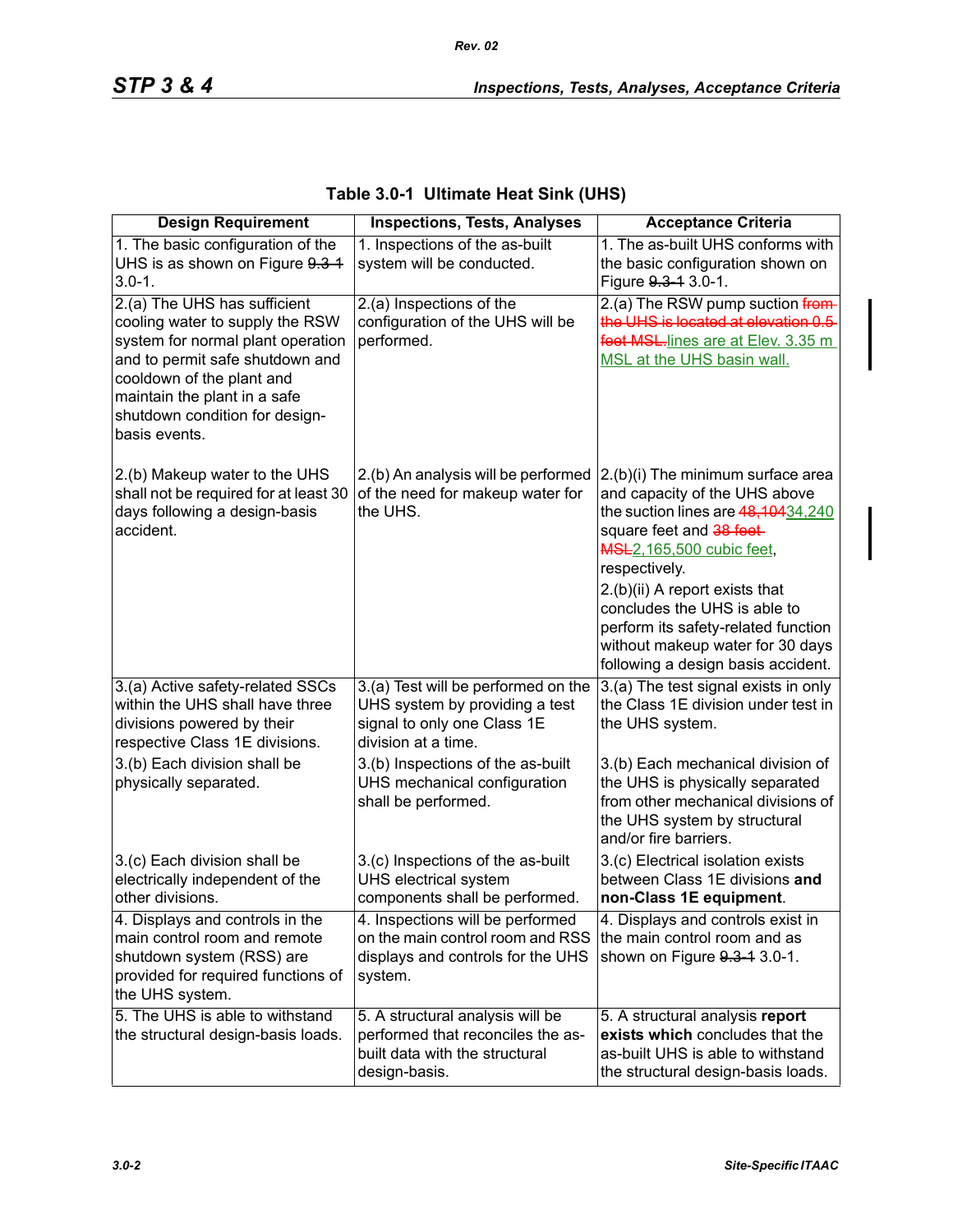| <b>Design Requirement</b>                                                                                                                              | <b>Inspections, Tests, Analyses</b>                                                                                                                                                                                                                               | <b>Acceptance Criteria</b>                                                                                                                                                                                                                                                                                                                                               |
|--------------------------------------------------------------------------------------------------------------------------------------------------------|-------------------------------------------------------------------------------------------------------------------------------------------------------------------------------------------------------------------------------------------------------------------|--------------------------------------------------------------------------------------------------------------------------------------------------------------------------------------------------------------------------------------------------------------------------------------------------------------------------------------------------------------------------|
| 1. There is redundancy and independence<br>in the offsite power system.                                                                                | 1.(a) Inspections of the as-built offsite<br>power supply transmission system<br>will be performed.<br>1.(b) Tests of the as-built offsite power<br>system will be conducted by providing<br>a test signal in only one offsite power<br>circuit/system at a time. | 1.(a)(i) Two or more offsite transmission<br>circuits exist.<br>(ii) The offsite transmission circuits<br>are separated by a minimum distance of 50<br>feet (15.24 meters).<br>(iii) The offsite transmission lines do not<br>have a common takeoff structure or<br>use a common structure for support.<br>1.(b) A test signal exists in only the circuit<br>under test. |
| 2. Site loads are protected from offsite<br>voltage variations during steady-state<br>operation.                                                       | 2. Analyses of the transmission network<br>(TN) voltage variability and steady-<br>state load requirements for as-built<br>SSCs will be performed.                                                                                                                | 2. A report exists which concludes that<br>voltage variations of the offsite TN<br>during steady-state operation will not<br>cause voltage variations at the loads<br>of more than plus or minus 10% of the<br>loads nominal ratings.                                                                                                                                    |
| 3. Site loads are protected from offsite<br>frequency variations.                                                                                      | 3. Analyses of as-built site loads on the TN<br>and TN frequency variability during<br>normal steady-state conditions and<br>periods of instability will be<br>performed.                                                                                         | 3. A report exists which concludes that the<br>normal steady-state frequency of the<br>offsite TN will be within plus or minus<br>2 hertz of 60 hertz during recoverable<br>periods of system instability.                                                                                                                                                               |
| 4. The offsite power system is adequately<br>sized to supply necessary load<br>requirements, during all design<br>operating modes.                     | 4. Analyses of the as-built 1E divisions and<br>non-Class 1E load groups will be<br>performed to determine their load<br>requirements during all design<br>operating modes.                                                                                       | 4. A report exists which concludes that the<br>offsite transmission circuits from the<br>TN through and including the main<br>step-up power transformers and<br>RATs are sized to supply their load<br>requirements, during all design<br>operating modes, of their respective<br>Class 1E divisions and non-Class 1E<br>load groups.                                    |
| 5. The impedance of the offsite power<br>system shall be compatible with the<br>interrupting capability of the plants<br>circuit interrupting devices. | 5. Analyses of the impedance of the as-<br>built main step-up transformer and<br>RATs will be performed.                                                                                                                                                          | 5. A report exists which concludes that the<br>impedance of the main step-up<br>transformer and RATs are compatible<br>with the interrupting capability of the<br>plant's circuit interrupting devices.                                                                                                                                                                  |
| 6. The offsite transmission power,<br>instrumentation and control circuits<br>are independent.                                                         | 6. Tests of the as-built offsite power,<br>instrumentation, and control system<br>will be conducted by providing a test<br>signal in only one offsite power<br>circuit/system at a time.                                                                          | 6. A test signal exists in only the circuit<br>under test.                                                                                                                                                                                                                                                                                                               |
| 7. Instrumentation and control system<br>loads shall be compatible with the<br>capacity and capability design<br>requirements of the DC systems.       | 7. Analyses of offsite power control system<br>and instrumentation loads shall be<br>conducted.                                                                                                                                                                   | 7. A report exists which concludes that the<br>offsite power control system and<br>instrumentation loads are compatible<br>with the capacity and capability of the<br>DC systems.                                                                                                                                                                                        |

# **Table 3.0-2 Offsite Power System**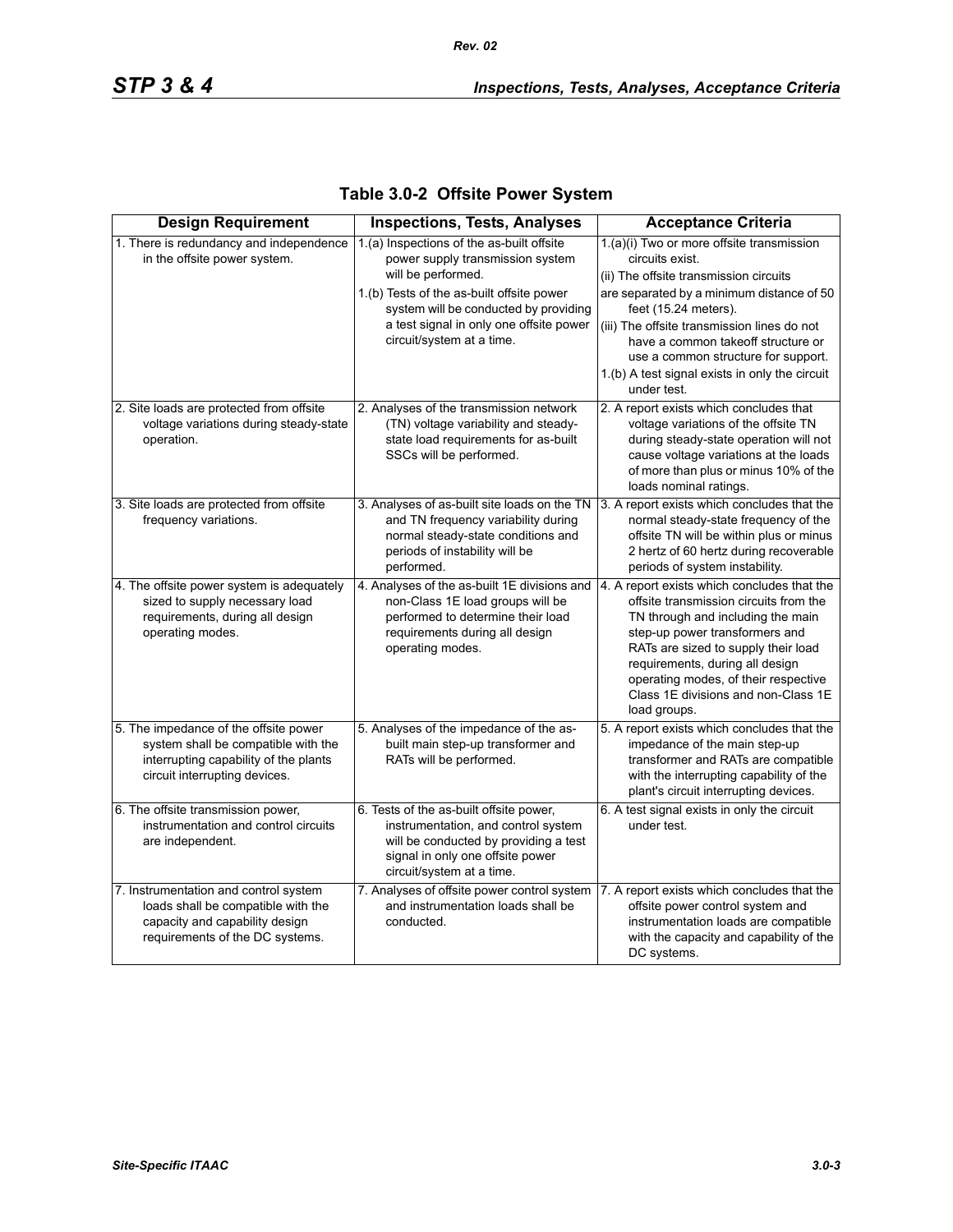|  | Table 3.0-3 Makeup Water Preparation System (MWP) |  |
|--|---------------------------------------------------|--|
|--|---------------------------------------------------|--|

| <b>Design Requirement</b>                                                                                                                         | <b>Inspections, Tests, Analyses</b>                    | <b>Acceptance Criteria</b>                                                                                                                                                                                              |
|---------------------------------------------------------------------------------------------------------------------------------------------------|--------------------------------------------------------|-------------------------------------------------------------------------------------------------------------------------------------------------------------------------------------------------------------------------|
| 1. The Makeup Water Preparation<br>(MWP) System provides sufficient<br>quantity and quality to meet plant<br>demands during normal<br>operations. | 1. Inspections of the MWP system<br>will be performed. | 1.(a) The MWP has two divisions<br>capable of producing at least 90<br>m <sup>3</sup> /h of demineralized water<br>each.<br>1.(b) Storage of demineralized                                                              |
|                                                                                                                                                   |                                                        | water shall be at least 5320 m <sup>3</sup> .<br>1.(c) Demineralized water shall be<br>provided at a minimum flow rate<br>of approximately 135m <sup>3</sup> /hr at a<br>temperature between 10°C to<br>$38^{\circ}$ C. |

# **Table 3.0-4 Potable and Sanitary Water System**

| <b>Design Requirement</b> | <b>Inspections, Tests, Analyses</b> | <b>Acceptance Criteria</b> |
|---------------------------|-------------------------------------|----------------------------|
| No entry for this system. |                                     |                            |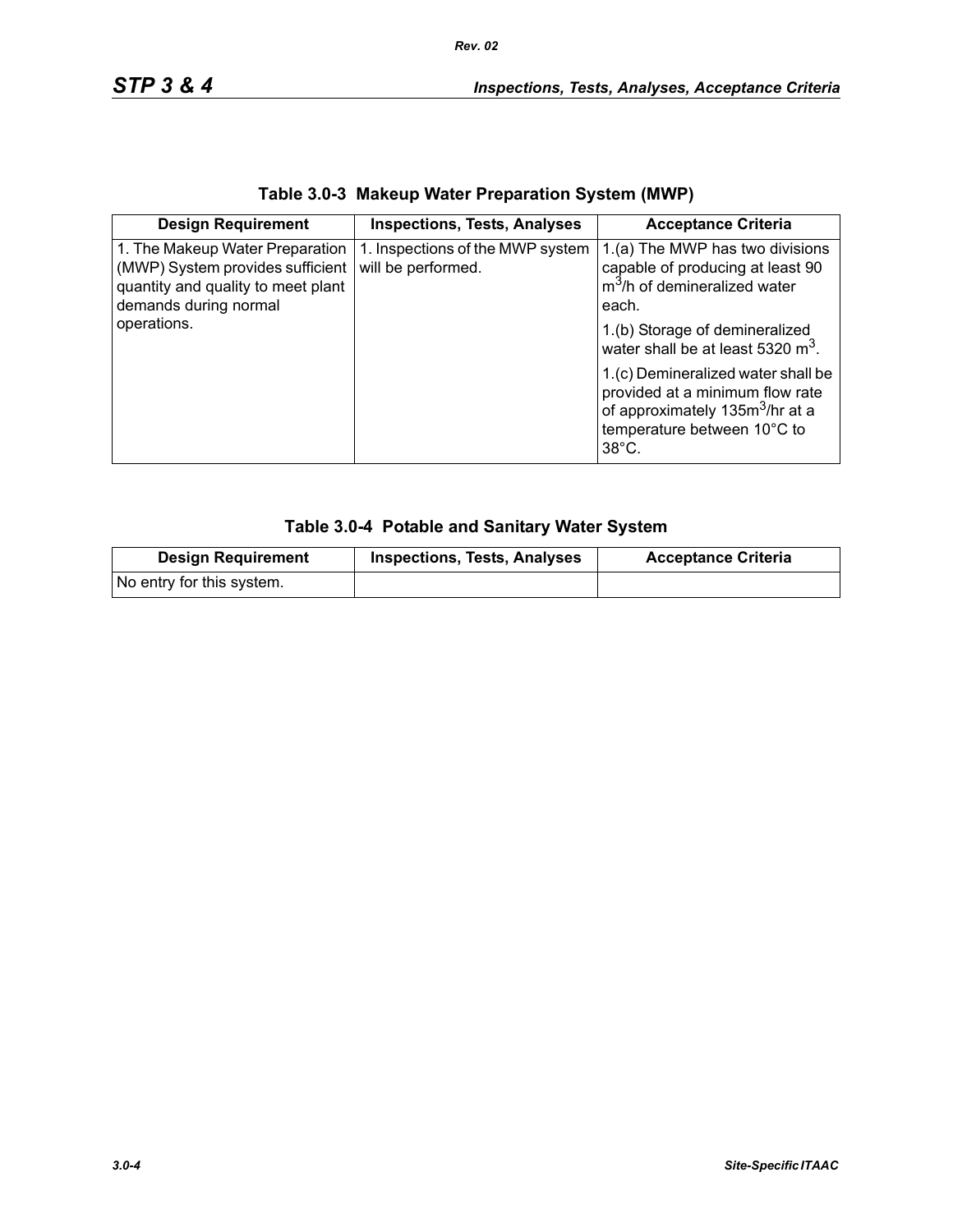| <b>Design Requirement</b>                                                                                                                                         | <b>Inspections, Tests, Analyses</b>                                                                                              | <b>Acceptance Criteria</b>                                                                                                                                                                         |
|-------------------------------------------------------------------------------------------------------------------------------------------------------------------|----------------------------------------------------------------------------------------------------------------------------------|----------------------------------------------------------------------------------------------------------------------------------------------------------------------------------------------------|
| 1. The basic configuration of the<br>site-specific RSW is as shown on<br>Figure 9.3-1 3.0-1.                                                                      | 1. Inspections of the as-built<br>system will be conducted.                                                                      | 1. The as-built RSW conforms<br>with the basic configuration shown<br>on Figure 9.3-1 3.0-1.                                                                                                       |
| 2. Each division is sized to prevent<br>flooding greater than 5 meters<br>above the floor level in each RCW<br>heat exchanger room.                               | 2.(a) Tests of the RSW water level<br>switches will be performed using<br>simulated signals.                                     | 2.(a) Upon receipt of the simulated<br>signal, the level switches actuate<br>which close the valves and stop<br>the pumps.                                                                         |
|                                                                                                                                                                   | 2.(b) An analysis of the flooding of<br>each RSW division will be<br>performed.                                                  | 2.(b) A report exists which<br>concludes the internal flooding will<br>not exceed 5 meters in each RCW<br>heat exchanger room.                                                                     |
| 3.(a) Active safety-related SSCs<br>within the RSW shall have three<br>divisions powered by their<br>respective Class 1E divisions.                               | 3.(a) Test will be performed on the<br>RSW system by providing a test<br>signal to only one Class 1E<br>division at a time.      | 3.(a) The test signal exists in only<br>the Class 1E division under test in<br>the RSW system.                                                                                                     |
| 3.(b) Each division shall be<br>physically separated.                                                                                                             | 3.(b) Inspections of the as-built<br>RSW mechanical configuration<br>shall be performed.                                         | 3.(b) Each mechanical division of<br>the RSW system is physically<br>separated from other mechanical<br>divisions of the RSW system by a<br>structural boundary with a three-<br>hour fire rating. |
| 3.(c) Each division shall be<br>electrically independent of the<br>other divisions.                                                                               | 3.(c) Inspections of the as-built<br>RSW electrical system<br>components shall be performed.                                     | 3.(c) Electrical isolation exists<br>between Class 1E divisions.                                                                                                                                   |
| 3.(d) Each division shall be<br>capable of removing the design<br>basis heat load of the RSW heat<br>exchangers in that division.                                 | 3.(d) An analysis will be performed<br>of the heat removal capability of<br>each RSW division.                                   | 3.(d) A report exists which<br>concludes that each RSW division<br>can remove the design basis heat<br>load as specified in Section 2.11.3<br>of Tier 1 of the reference ABWR<br>DCD.              |
| 3.(e) Interdivisional flood control<br>shall be provided to preclude<br>flooding in more than one division.                                                       | 3.(e) An inspection will be<br>performed of the structural<br>features separating the RSW<br>divisions.                          | 3.(e) The RSW divisions are<br>separated by walls and water-tight<br>doors.                                                                                                                        |
| 4. On a LOCA and/or LOPP<br>signal, any closed valves for<br>standby heat exchangers are<br>automatically opened and the<br>standby pumps automatically<br>start. | 4. Using simulated LOCA and/or<br>LOPP signals, tests will be<br>performed on standby heat<br>exchanger inlet and outlet valves. | 4. Upon receipt of simulated<br>LOCA and/or LOPP signals, the<br>standby heat exchanger inlet and<br>outlet valves open. The standby<br>pumps start.                                               |
| 5. Displays and controls in the<br>main control room and RSS are<br>provided for required functions of<br>the RSW system.                                         | 5. Inspections will be performed<br>on the main control room and RSS<br>displays and controls for the RSW<br>system.             | 5. Displays and controls exist in<br>the main control room and RSS as<br>shown on Figure 9.3-1 3.0-1.                                                                                              |

# **Table 3.0-5 Reactor Service Water System (RSW)**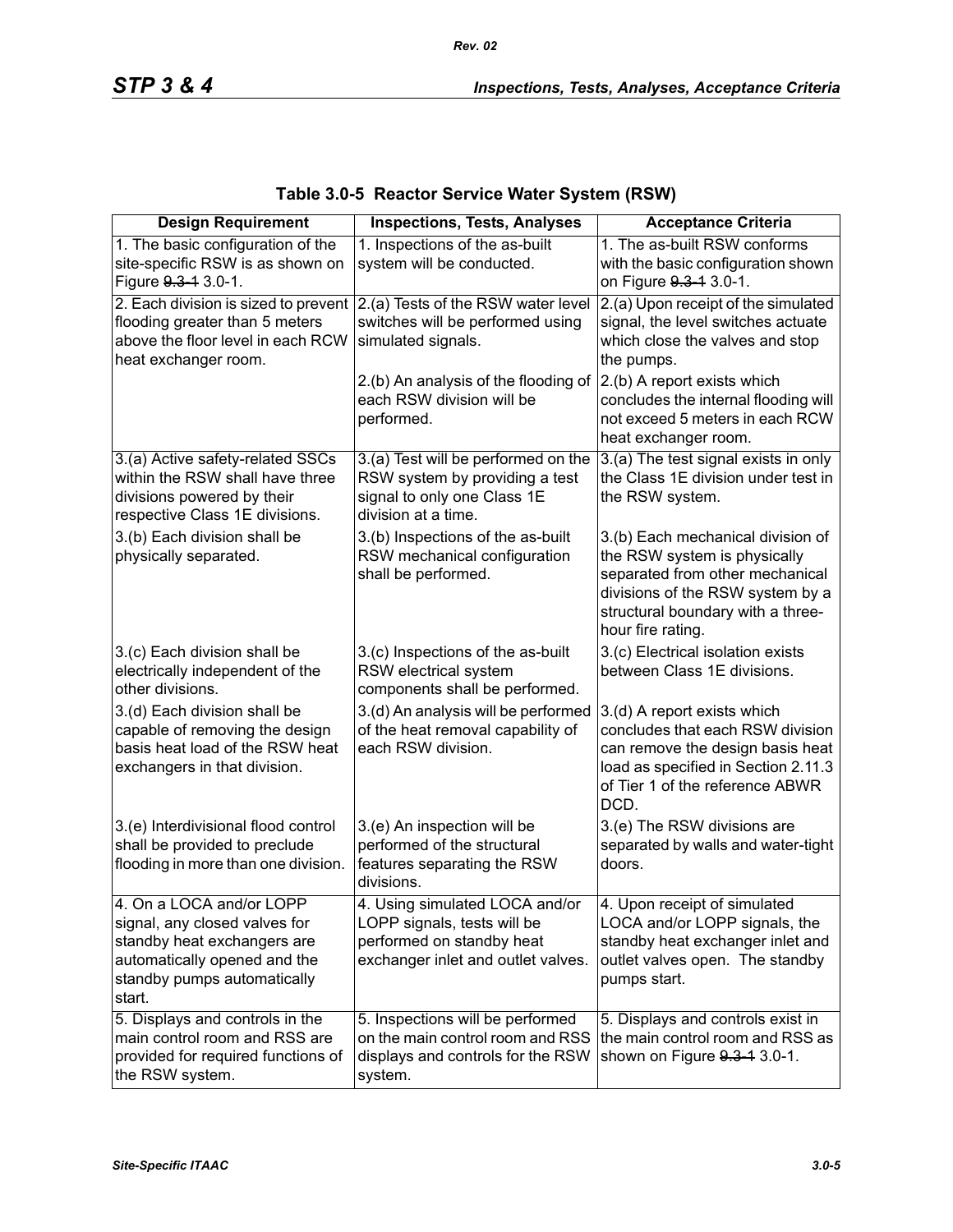| <b>Design Requirement</b>                                                                                                                                                                                                      | <b>Inspections, Tests, Analyses</b>                                                                                                                                          | <b>Acceptance Criteria</b>                                                                                                                                                                                                                                                                        |
|--------------------------------------------------------------------------------------------------------------------------------------------------------------------------------------------------------------------------------|------------------------------------------------------------------------------------------------------------------------------------------------------------------------------|---------------------------------------------------------------------------------------------------------------------------------------------------------------------------------------------------------------------------------------------------------------------------------------------------|
| 6. RSW System has vacuum<br>breakers to prevent flooding of the<br><b>Control Building after a RSW pipe</b><br>break and after the RSW System<br>pumps have stopped. Not Used.                                                 | 6. An inspection of the RSW-<br>System will be performed.Not<br>Used.                                                                                                        | 6. <del>Vacuum breakers exist in each</del><br>division of the RSW System.Not<br>Used.                                                                                                                                                                                                            |
| 7. For each division of RSW the<br>heat exchanger inlet and outlet<br>valves close, the pumps trip, and<br>the isolation valves close upon<br>receipt of a signal indicating<br>Control Building flooding in that<br>division. | 7. Using simulated signals, tests<br>will be performed on the RSW<br>System pumps and valves by<br>providing a test signal in only one<br>Class 1E division at a time.       | 7. The heat exchanger inlet and<br>outlet valves close, the pumps trip,<br>and the isolation valves close, and<br>alarms are received in the MCR<br>upon receipt of a signal indicating<br>flooding in that division of has<br>reached the appropriate level<br>setpoint in the Control Building. |
| 8. Tunnel structures used to route<br>piping are designed for design<br>basis seismic loads and are<br>protected against site flooding.                                                                                        | 8. A structural analysis will be<br>performed to reconcile as-built<br>data with the structural design<br>basis.<br>8.(b) An inspection of the tunnels<br>will be performed. | 8.(a) A structural analysis report<br>exists which concludes that the<br>as-built tunnels are able to<br>withstand the design basis loads.<br>8.(b) The tunnels have no<br>openings that would permit<br>external flooding from penetrating<br>the tunnels.                                       |

## **Table 3.0-5 Reactor Service Water System (RSW) (Continued)**

## **Table 3.0-6 Turbine Service Water System (TSW)**

| <b>Design Requirement</b> | <b>Inspections, Tests, Analyses</b> | <b>Acceptance Criteria</b> |
|---------------------------|-------------------------------------|----------------------------|
| No entry for this system. |                                     |                            |

#### **Table 3.0-7 Communication System**

| <b>Design Requirement</b> | <b>Inspections, Tests, Analyses</b> | <b>Acceptance Criteria</b> |
|---------------------------|-------------------------------------|----------------------------|
| No entry for this system. |                                     |                            |

#### **Table 3.0-8 Site Security**

| <b>Design Requirement</b> | <b>Inspections, Tests, Analyses</b> | <b>Acceptance Criteria</b> |
|---------------------------|-------------------------------------|----------------------------|
| No entry for this system. |                                     |                            |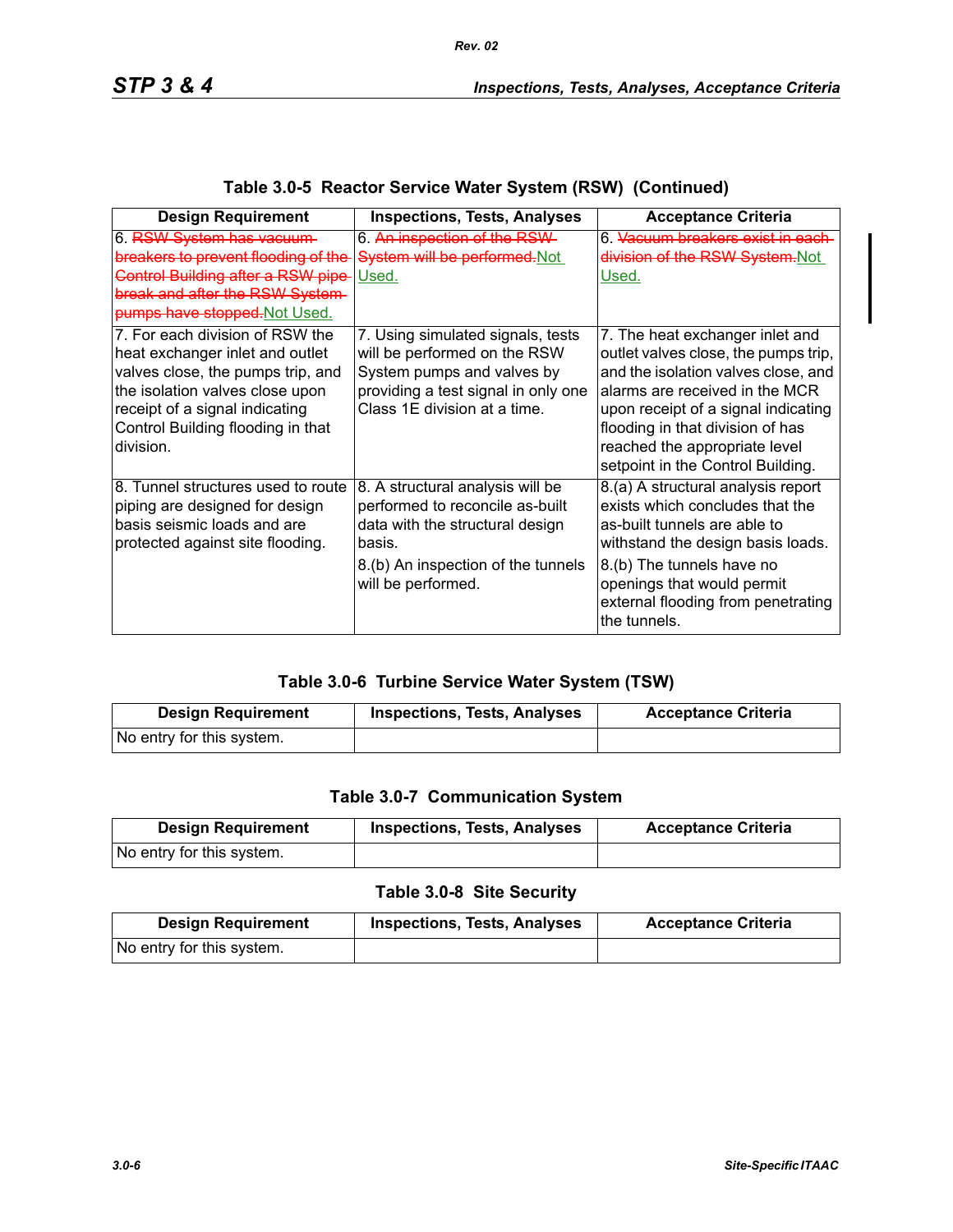# **Table 3.0-9 Circulating Water System (CW)**

| <b>Design Requirement</b>                                                                                                                                                                                                       | <b>Inspections, Tests, Analyses</b> | <b>Acceptance Criteria</b>                                                                                                                                                      |
|---------------------------------------------------------------------------------------------------------------------------------------------------------------------------------------------------------------------------------|-------------------------------------|---------------------------------------------------------------------------------------------------------------------------------------------------------------------------------|
| 1. The circulating water condenser   1. Testing of the as-built CW<br>valves are closed in the event of a $\vert$ System will be performed using<br>system isolation signal from the<br>condenser area flood level<br>switches. | simulated flood level signals.      | 1. The circulating water condenser<br>valves close and the CW pumps<br>are tripped following receipt of a<br>system isolation signal from the<br>condenser area level switches. |

## **Table 3.0-10 Heating, Ventilating and Air Conditioning System (HVAC)**

| <b>Design Requirement</b> | <b>Inspections, Tests, Analyses</b> | <b>Acceptance Criteria</b> |
|---------------------------|-------------------------------------|----------------------------|
| No entry for this system. |                                     |                            |

## **Table 3.0-11 Backfill under Category 1 Structures**

| <b>Design Requirement</b>                                                                                                                                                    | <b>Inspections, Tests, Analyses</b>                                            | <b>Acceptance Criteria</b>                                                                                         |
|------------------------------------------------------------------------------------------------------------------------------------------------------------------------------|--------------------------------------------------------------------------------|--------------------------------------------------------------------------------------------------------------------|
| 1. Backfill under Category 1<br>structures is compacted to not<br>less than 95% of maximum dry<br>density and within plus or minus<br>3% of the optimum moisture<br>content. | 1. Testing will be performed during<br>placement of the backfill<br>materials. | 1. The installed backfill under<br>Category 1 structures meets the<br>minimum soil density design<br>requirements. |

## **Table 3.0-12 Breathing Air System (BA)**

| <b>Design Requirement</b>                                                                                                                                            | <b>Inspections, Tests, Analyses</b>                                                                                                         | <b>Acceptance Criteria</b>                                                                                                                                               |
|----------------------------------------------------------------------------------------------------------------------------------------------------------------------|---------------------------------------------------------------------------------------------------------------------------------------------|--------------------------------------------------------------------------------------------------------------------------------------------------------------------------|
| 1. The Basic BA System<br>containment penetration has one<br>locked closed isolation valve<br>inside and one locked closed<br>isolation valve outside<br>containment | 1. Inspections of the as-built<br>system will be conducted.                                                                                 | 1. The as-built BA System<br>containment penetration has one<br>locked closed isolation valve<br>inside and one locked closed<br>isolation valve outside<br>containment. |
| 2. The ASME Code components<br>of the BA System retain their<br>pressure boundary integrity under<br>internal pressures that will be<br>experienced during service.  | 2. A pressure test will be<br>conducted on those Code<br>components of the BA System<br>required to be pressure tested by<br>the ASME Code. | 2. The results of the pressure test<br>of the ASME Code components<br>of the BA System conform with<br>the requirements in ASME Code<br>Section III.                     |